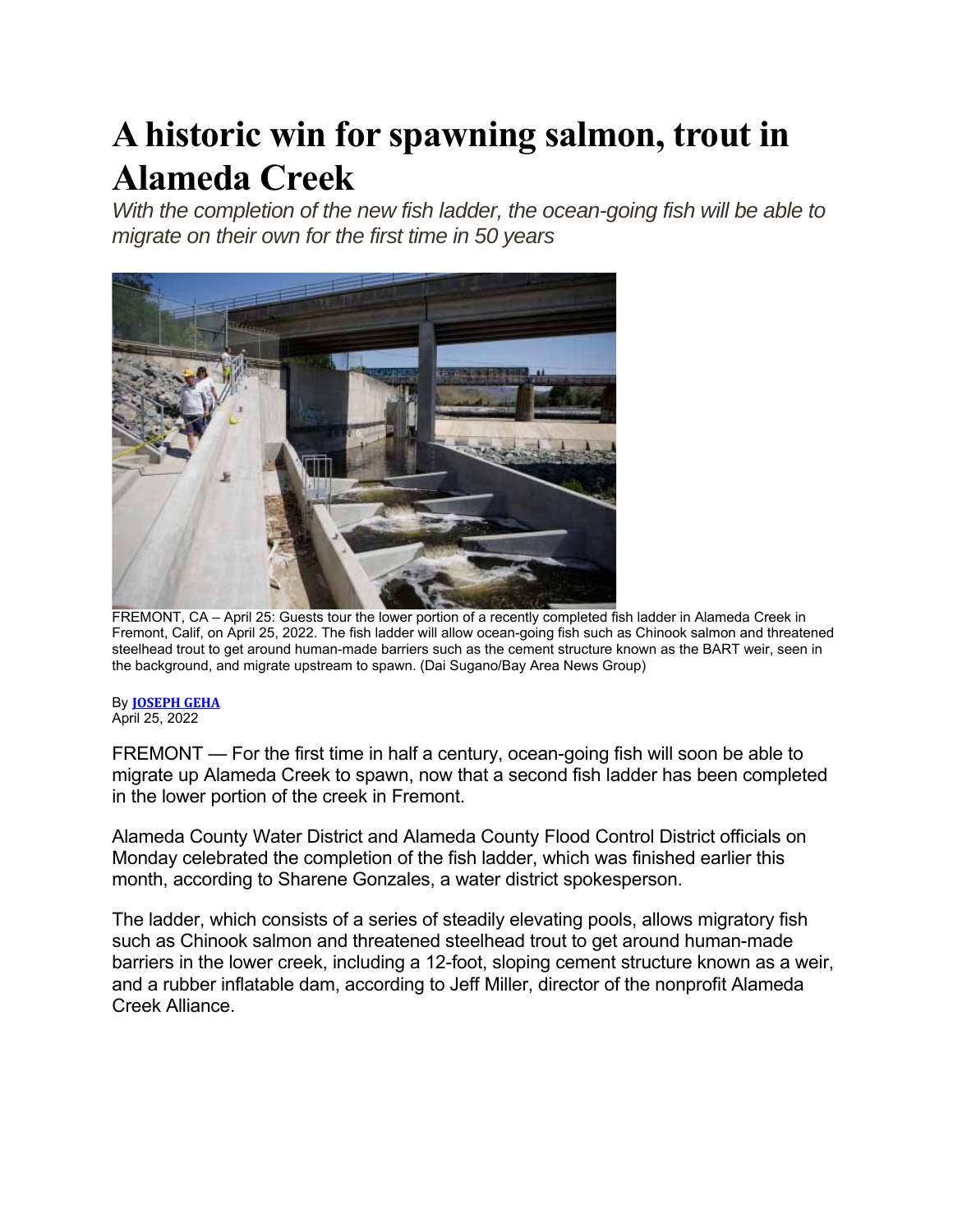

FREMONT, CA – April 25: A group of guests tours the area near a newly completed fish ladder along the Alameda Creek on April 25, 2022, in Fremont, Calif. The fish ladder will allow ocean-going fish such as Chinook salmon and threatened steelhead trout to get around human-made structures such as the rubber dam, seen at right, and migrate upstream to spawn. (Dai Sugano/Bay Area News Group)

The water district built another fish ladder about a mile upstream in 2019 near another rubber dam. With both ladders now complete, fish will be able to migrate upstream on their own to reproduce, after living their lives out in the ocean. In the past, they were blocked by the obstacles, and only a lucky few fish that could be caught by scientists or volunteers to be trucked upstream would be able to make the trip to spawn.



FREMONT, CA – April 25: Pictured here is an interior view of a vertical slot fishway in lower Alameda Creek, in Fremont, Calif., on April 25, 2022. The fishway is part of a newly completed fish ladder system that allows ocean-going fish to get around human-made obstacles to go up the creek and spawn. (Dai Sugano/Bay Area News Group)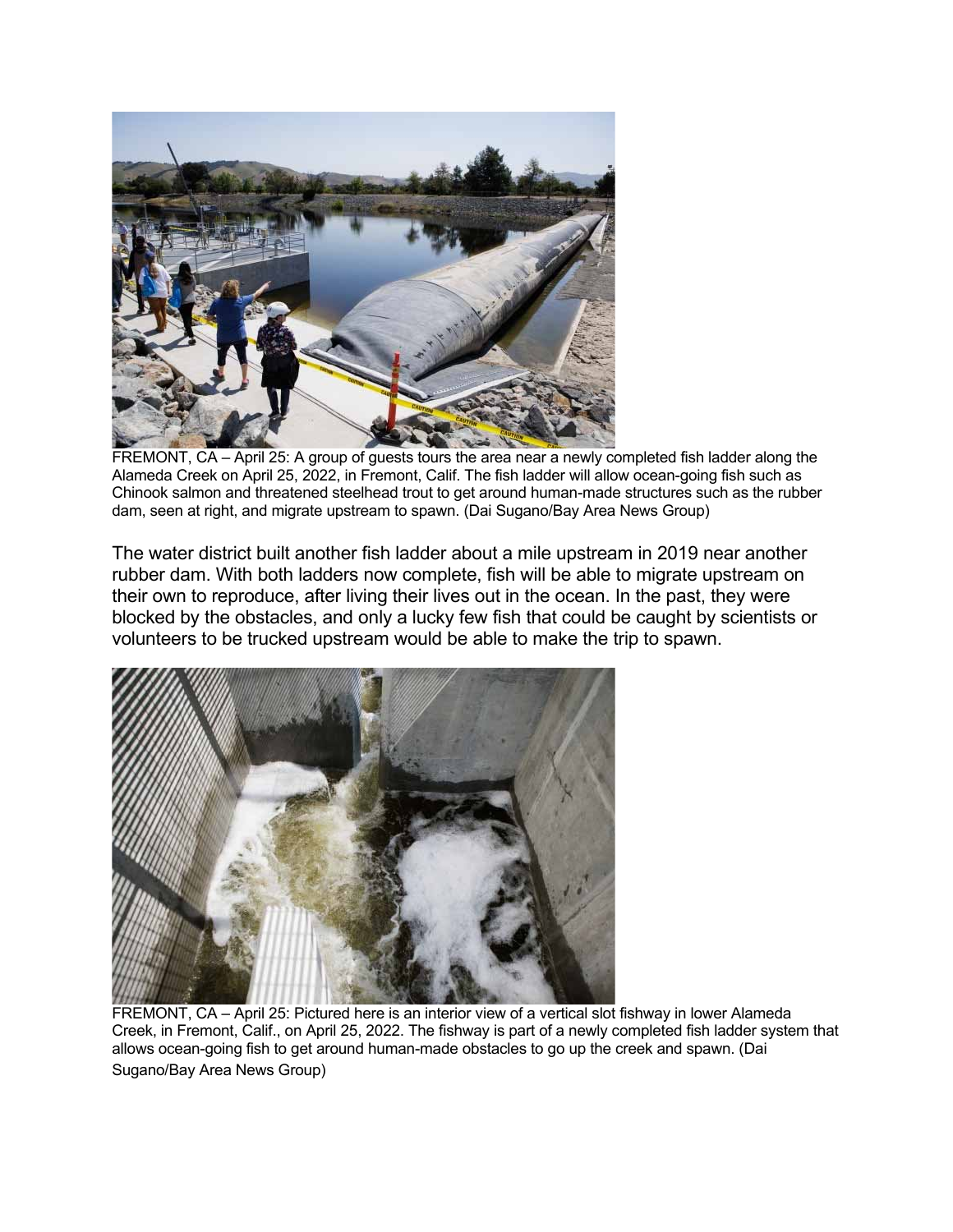Over the span of nearly 25 years, the water district, in partnership with many other public agencies, has spent about \$80 million, including about \$33 million in grants, to build the ladders and other fish passage projects, such as screens that keep fish from getting sucked into reservoirs when the district pulls water from the creek for local customers, according to Gonzalez and Miller.

"This historic restoration project could be transformative for Alameda Creek and its fish and wildlife, help connect local residents to their watershed, and recover a piece of our natural heritage in the Bay Area," Miller said in a statement.



FREMONT, CA – April 25: Jeff Miller from the Alameda Creek Alliance, center, along with Alameda County Water District board members, and other regional officials participate in a ribbon-cutting ceremony of the newly completed fish ladder along lower Alameda Creek on April 25, 2022, in Fremont, Calif.



FREMONT, CA – April 25: A group of guests tours the area near a newly completed fish ladder along the Alameda Creek on April 25, 2022, in Fremont, Calif. (Dai Sugano/Bay Area News Group)